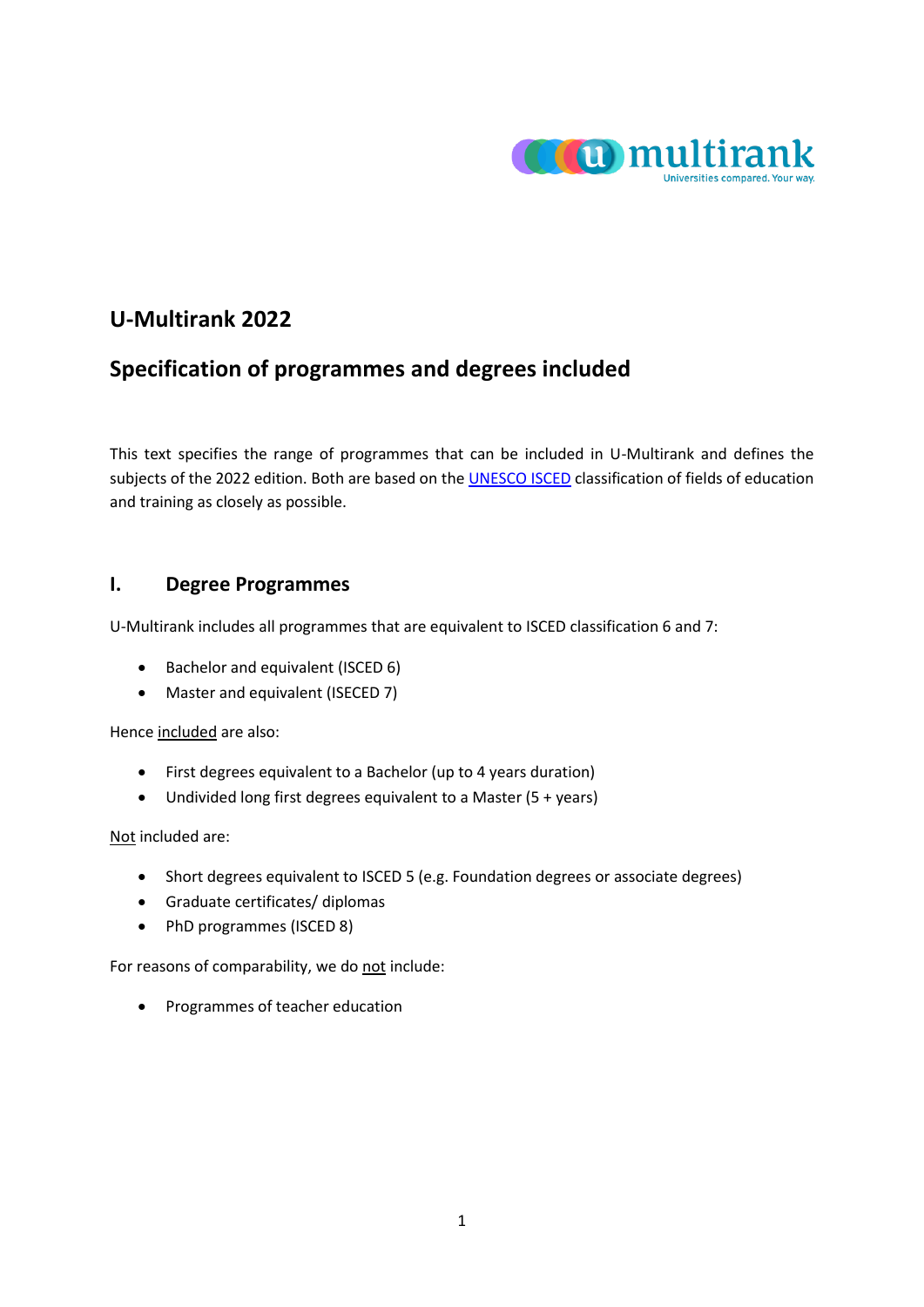# **II. Specification of Subjects**

Our definitions and delineations of the field refer to the UNESCO *ISCED-F 2013 Classification of Fields of Education and Training* as far as possible. For your information, the classification of fields is attached as Annex I. The full document can be found [here.](http://uis.unesco.org/sites/default/files/documents/international-standard-classification-of-education-fields-of-education-and-training-2013-detailed-field-descriptions-2015-en.pdf)

The 2022 subject rankings will focus on engineering and natural science fields. In 2022 the 2019 U-Multirank subjects will be updated. In addition, one new subject, bioengineering, will be added. The 2022 data collection includes:

- 1. Biology (update)
- 2. Bioengineering (new)
- 3. Chemistry (update)
- 4. Chemical Engineering (update)
- 5. Civil Engineering (update)
- 6. Computer Science (update)
- 7. Electrical Engineering (update)
- 8. Environmental Engineering (update)
- 9. Materials Engineering (update)
- 10. Mathematics (update)
- 11. Mechanical Engineering (update)
- 12. Physics (update)
- 13. Production/Industrial Engineering (update)

## **General remark on interdisciplinary programmes**

Interdisciplinary or broad programmes and qualifications are those which combine two or more fields of education and training with no single field dominating. Many interdisciplinary programmes and qualifications cover several narrow or even broad fields (in terms of ISCED-F 2013).

**In our understanding, the '***leading subject rule***' is applied to determine the field to which the interdisciplinary study programme should be assigned.**

To give an example: If a programme consists of 60% biology, 20% bioengineering and 20% biotechnology, it should be classified as biology as this is the dominant subject.

If there is no leading subject (e.g. 50% electrical engineering and 50% mechanical engineering), the decision to assign the programmes to the appropriate subject is left to the institution.

In the data collection process , you can specify if fields are interdisciplinary.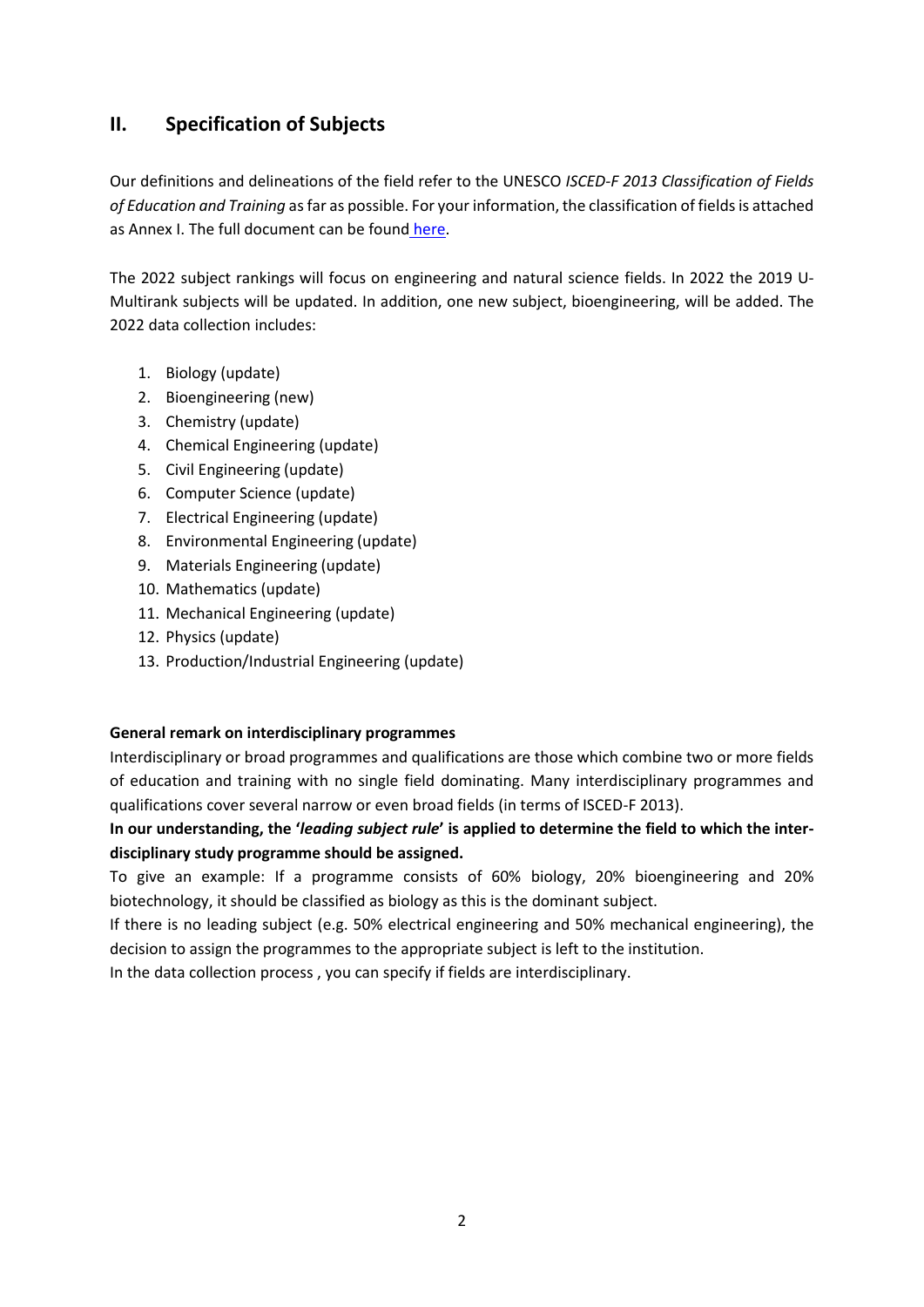#### 1. Biology

Our definition of biology corresponds to the narrow field "051 Biological and related sciences" of the ISCED\_F 2013 classification.

Included are both general biology programmes and specialised programmes, such as

- Botany
- Cell biology
- Entomology
- **Genetics**
- Mycology
- Neurobiology
- Zoology
- Biochemistry programmes
- Biotechnology, detailed field 0512 in ISCED\_F 2013

Not to be included are:

- Bioengineering programmes (see number 3)
- Programmes classified as narrow field "052 Environment"
- Medical programmes with a specialisation in biomedicine (they were included in the 2021 medicine ranking)

#### 2. Bioengineering

Bioengineering is the application of engineering and natural science principles regarding tissues, cells and molecules. It is located in the fields of engineering and natural sciences, biology and medicine. This field is a sub-field of "0711 Chemical engineering and processes".

Not to be included are:

• Biotechnology programmes (see number 2)

#### 3. Chemistry

Our definition of the field corresponds to detailed field "0531 Chemistry" of ISCED-F 2013 classification

Included are both general Chemistry programmes and specialised programmes such as:

- Inorganic chemistry
- Organic chemistry
- Physical chemistry

Not to be included are: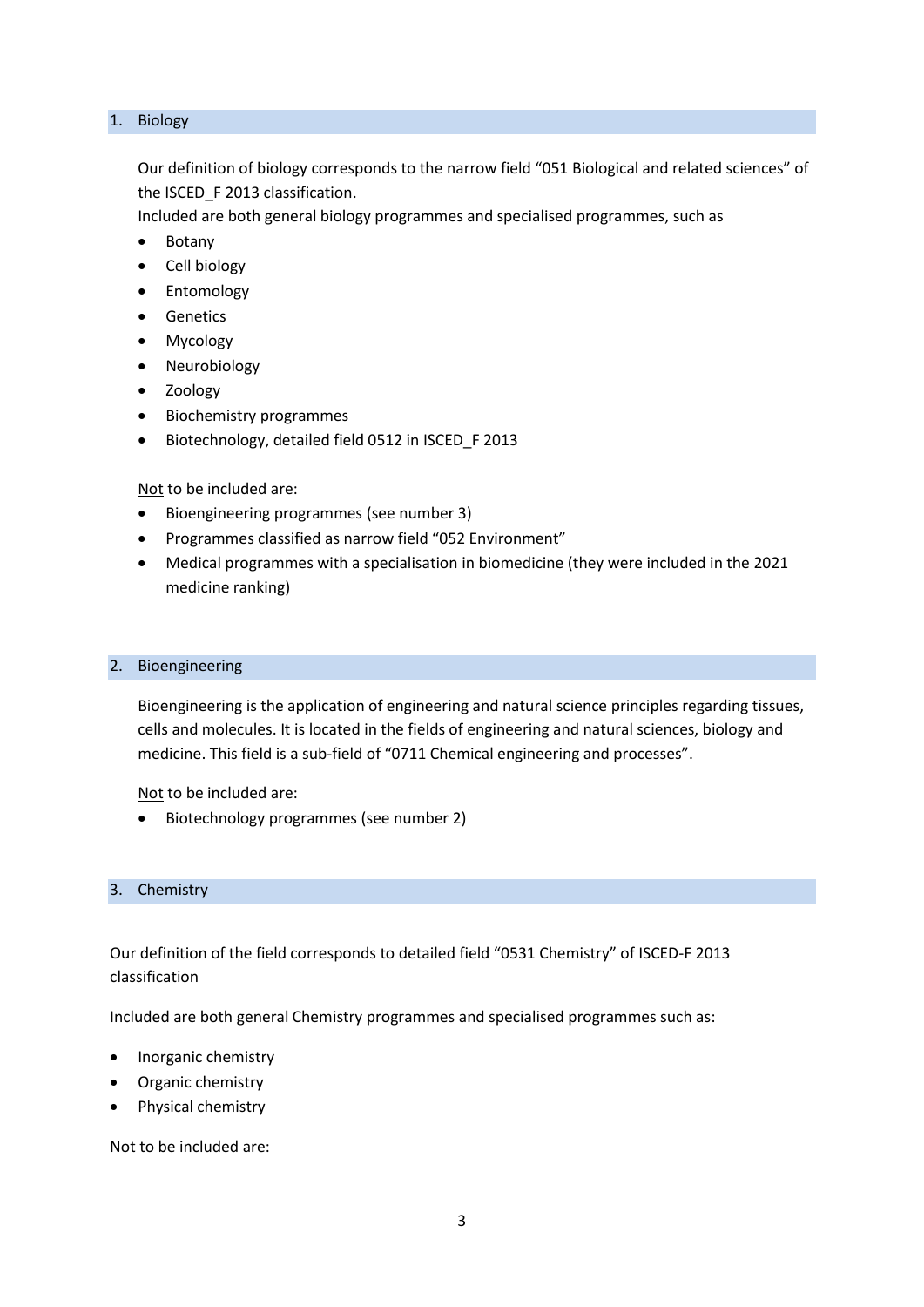- Chemical engineering programmes (which are classified as detailed field 0711 Chemical engineering and processes in ISCED\_F 2013); see number 5.
- Biochemistry: is included in Biology (see 2).

## 4. Chemical Engineering

Our definition of the subject includes the detailed field "0711 Chemical engineering and processes". To be included: Chemical engineering (plants, products);

- Chemical engineering (plants, products);
- Chemical process engineering
- Programmes in Bio-Engineering

Not to be included:

• Science degrees in chemistry, ISCED detailed field "0531 Chemistry" (see 4).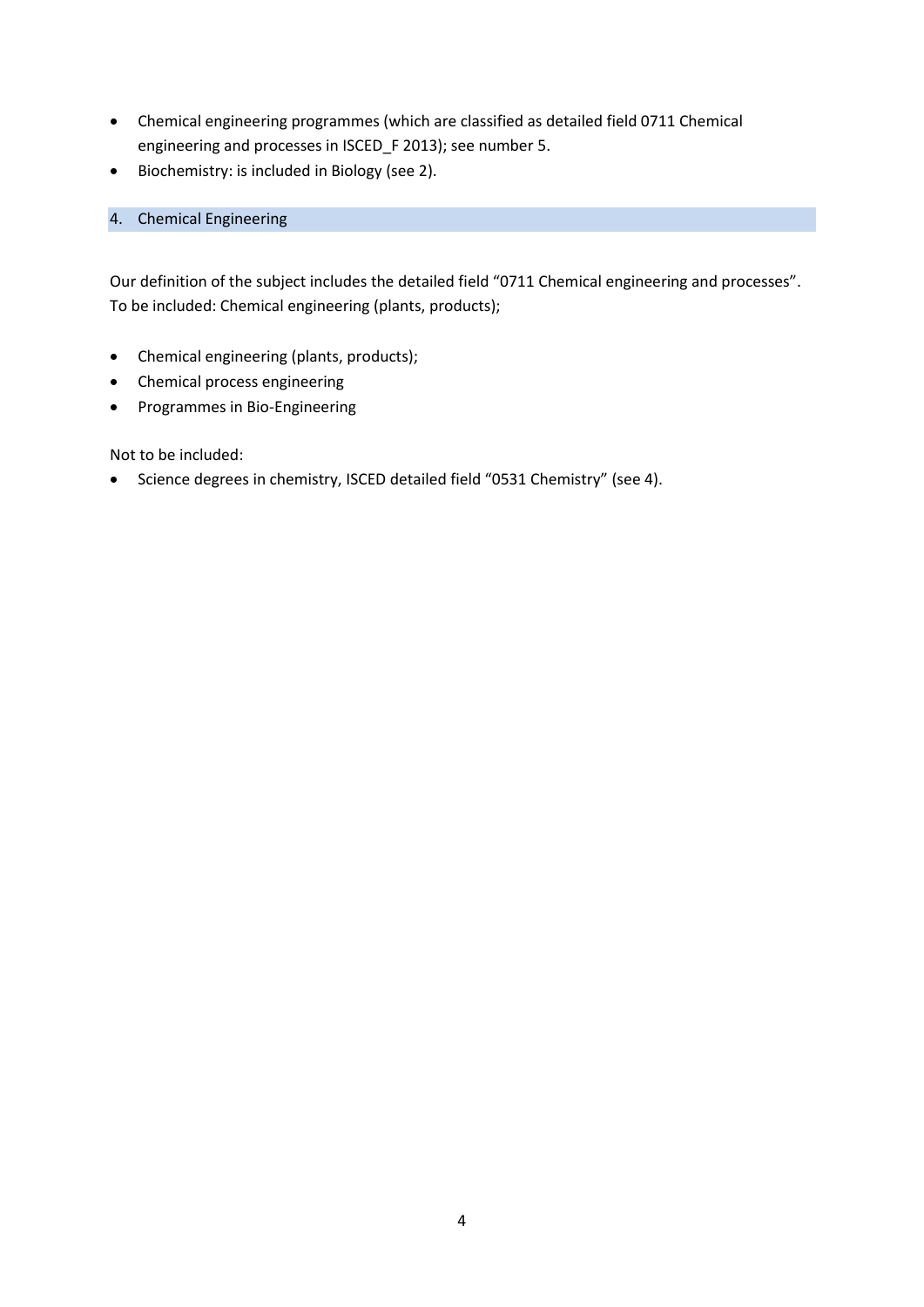### 5. Civil Engineering

Our definition of the field refers to detailed field "0732 Building and civil engineering".

Included are both general programmes and specialised sub-fields, such as

- Water/hydraulic engineering
- Transport engineering

Not included are the ISCED detailed fields

- "0731 Architecture and town planning"
- "0521 Environmental sciences"

#### 6. Computer Science & Engineering

Our definition of computer science and engineering corresponds to the narrow field "061 Information and Communication Technologies (ICTs)" of the ISCED 2013 classification.

Included are all detailed fields listed there as well as computer science programmes (incl. applied programmes).

To be included:

- Computer Science
- Applied computer science
- Informatics
- Software / software engineering
- Hardware/ hardware engineering (detailed field 0714 'Electronics and automation')
- Computer systems

Not to be included:

• Programmes included under electrical engineering (see 8).

#### 7. Electrical Engineering

Our definition of the subject includes the detailed field "0714 Electronics and automation" (except of subjects "computer engineering" and "computer repairing") of the ISCED classification.

- To be included:
- Electrical and electronic engineering
- Robotics and automatic control
- Automation and control systems
- Communication engineering and systems
- **Telecommunication**

Not to be included: programmes assigned to computer science and engineering (see 7).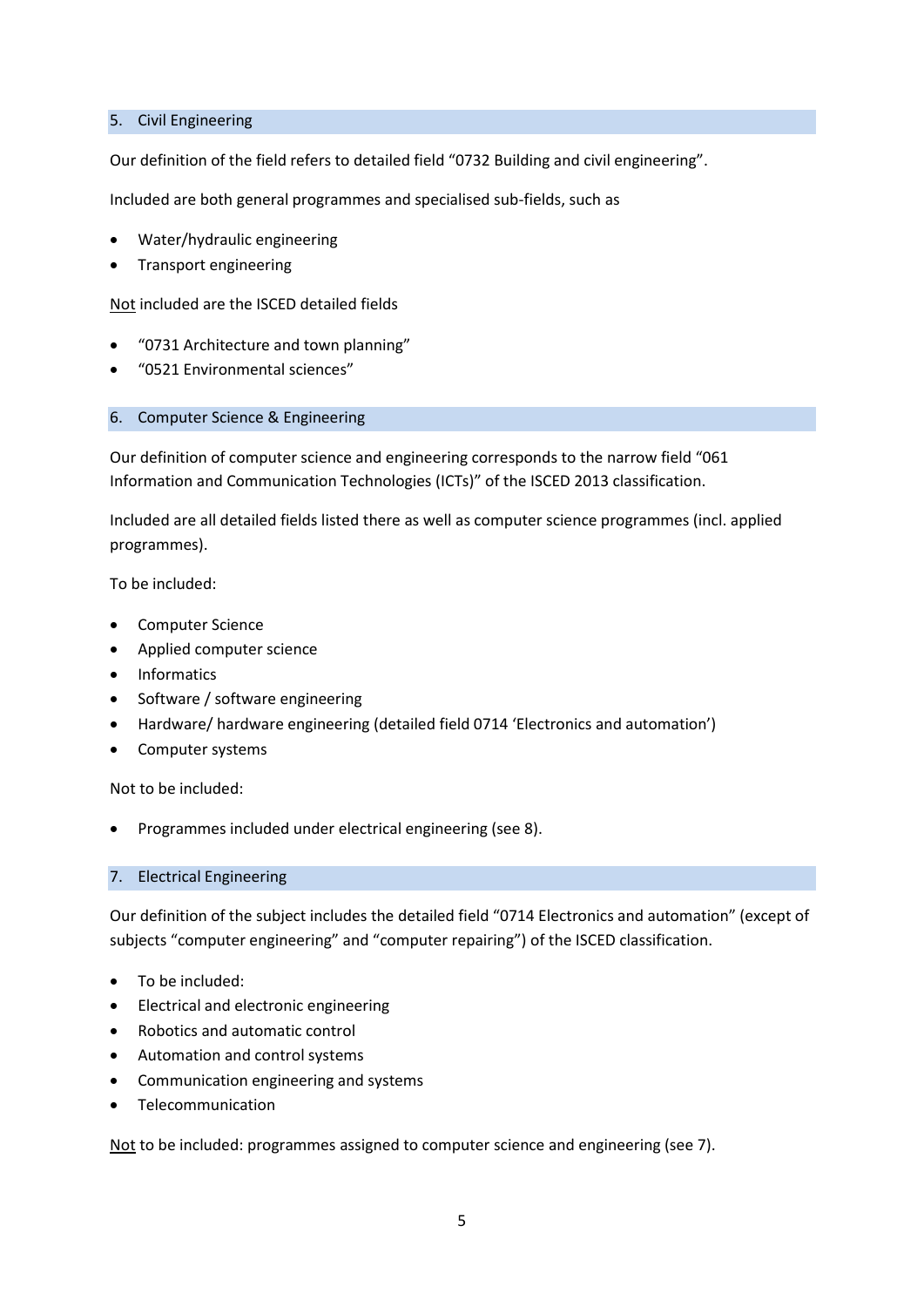#### 8. Environmental Engineering

Environmental engineering is not exactly defined in the ISCED-2013 classification. Our definition includes the narrow field "0712 Environmental protection technology".

Our definition of the subject includes general programmes "Environmental engineering" as well as specialised programmes such as e.g.

- Water resources and management
- Renewable Energy
- Sustainable Energy
- Climate Engineering

Not included are:

• Programmes included under civil engineering (see 6.)

#### 9. Materials Engineering

Our definition of Materials engineering corresponds to the narrow field "0722 Materials" of the ISCED classification.

Included are both general programmes in material sciences and engineering and programmes specialising on particular materials, such as e.g.

- Ceramics and glasses
- Polymers
- Composite materials
- Nano materials
- Bio materials

Not to be included:

Programmes on metal work already included under mechanical engineering ("0715 Mechanics and metal trades").

#### 10. Mathematics

Our definition of the field corresponds to the narrow field "054 Mathematics and statistics" of ISCED-F 2013.

Included both general mathematics and applied and specialised mathematics, including

- Algebra
- Geometry
- Numerical analysis
- Operational research
- *Statistics*: both general statistics and applied and specialised statistics
- For specialised mathematics (e.g. technical mathematics) and statistics (e.g. Bio-statistics) mathematics/statistics should dominate over other fields involved, which means more than 50% of classes/courses should be in mathematics/statistics.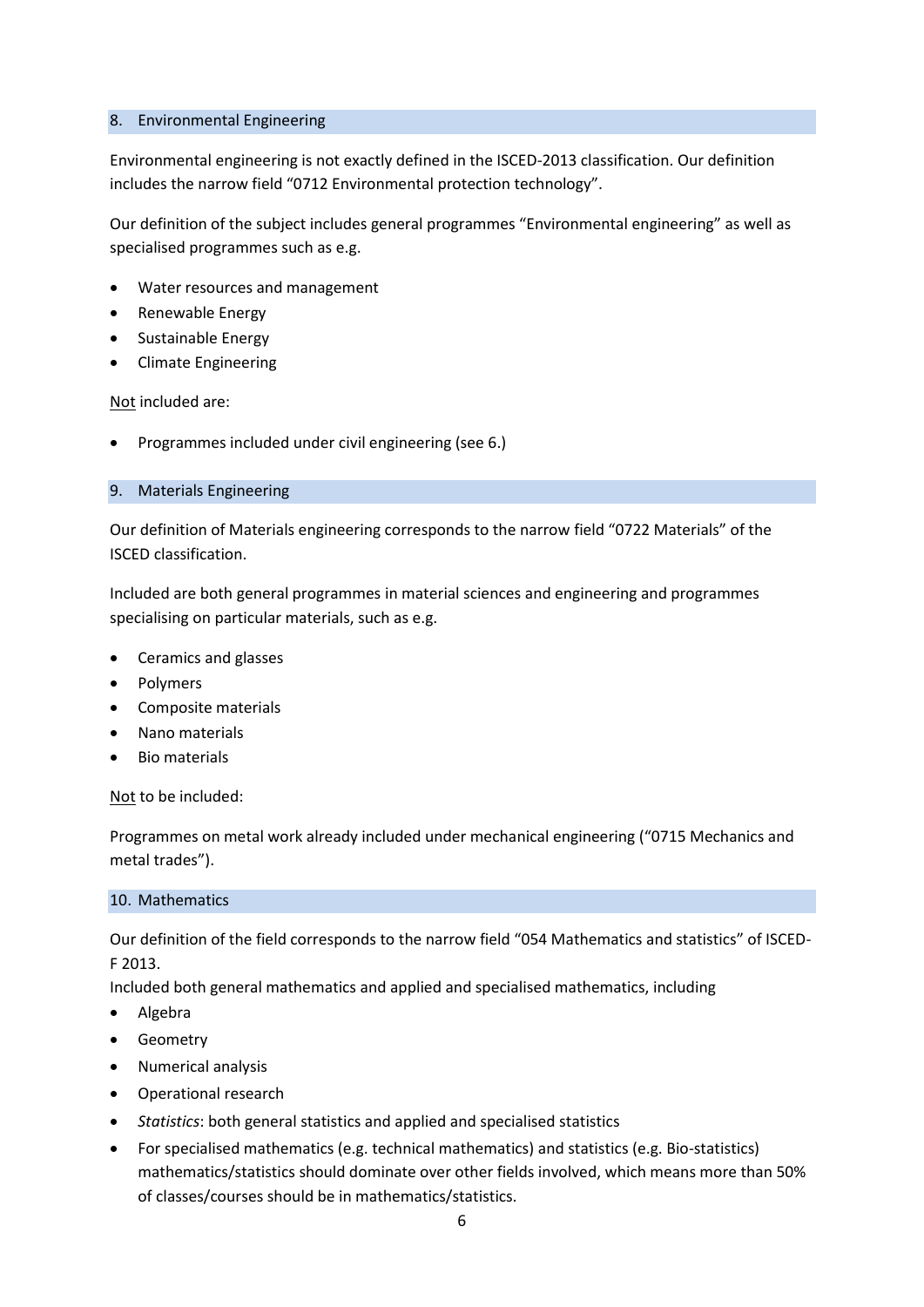#### 11. Mechanical Engineering

In some engineering fields the ISCED classification, which aims to apply to all of education from lower secondary to higher education, does not fit very well to higher education engineering programmes.

Mechanical engineering is the broadest of the engineering disciplines. This subject focuses on two major topics: thermal systems and mechanical systems. From ISCED-2013 particularly the narrow fields "0715 Mechanics and metal trades" and "0716 Motor vehicles, ships and aircraft" are included here.

Included are e.g.:

- "General" mechanical engineering
- Energy engineering
- Applied mechanics
- Thermodynamics
- Automotive engineering
- Aerospace engineering;

#### Not to be included:

• Programmes included under materials engineering (see 10).

#### 12. Physics

Our definition of the field corresponds to detailed field "0533 Physics" of ISCED-F 2013 classification. Included are both general physics programmes and specialised programmes as:

- **Astronomy**
- Astrophysics
- Chemical physics
- Medical physics
- **Optics**
- Space science

Not to be included:

• Opticians' practice: belongs to the detailed field 0914 'Medical diagnostic and treatment technology'